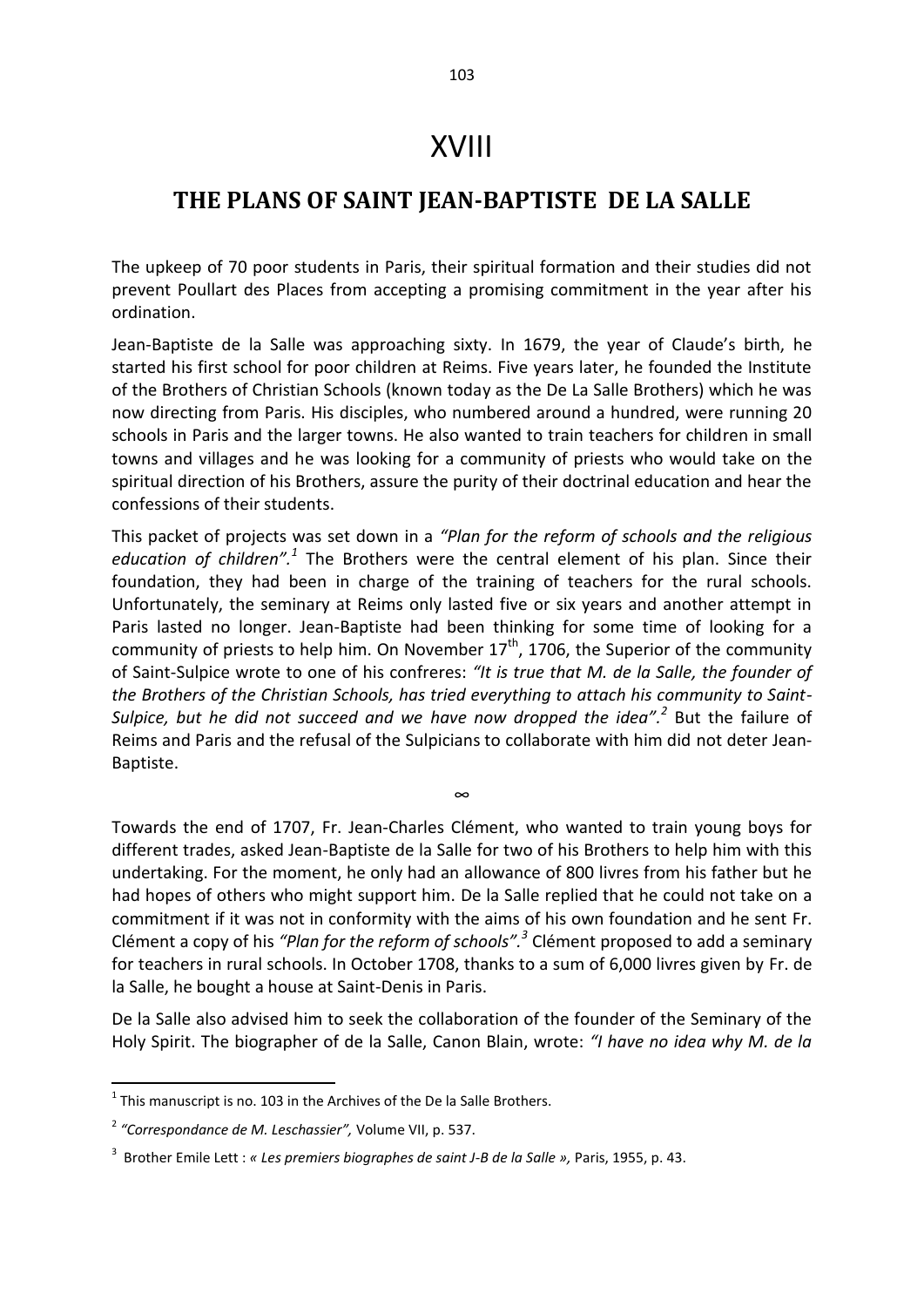*Salle advised Fr. Clément to contact Fr. Desplaces (sic) who was running a community for young clerics, leading him to hope that he could provide him with suitable subjects to take care of both the seminary for rural teachers and the children he wanted to educate. Fr. Clément followed the advice and was most impressed by M. Desplaces when he went to visit him. They agreed on a plan for the education of young boys; they sent a memorandum to Cardinal de Noailles and he gave his approval. Since then, these two projects – the seminary for rural teachers and a house for bringing up young boys – were two separate elements in the plans of Fr. Clement". <sup>1</sup>* 

So the account of Canon Blain shows clearly that it was due to the influence of Poullart des Places that Fr. Clément gave priority to the seminary for rural teachers and set aside the house he had bought for this purpose.

The Memorandum mentioned above was almost certainly the work of de la Salle, but he had good reasons for not claiming the authorship; in February 1706, the Parliament of Paris forbad him to *"establish any community named 'the seminary of teachers for junior schools', or anything similar".<sup>2</sup>* 

 $\sim$ 

The *"Plan for the reform of schools and the religious education of children"* shows the real nature of the approach being made to Poullart des Places by Fr. Clément and the sharing out of the tasks in the running of the Seminary of Saint-Denis. Clément, who had undertaken to finance the acquisition and running costs, was the founder. The Brothers had complete charge of the professional training of the future teachers. The Spiritans were asked to hear the confessions of the Brothers and students, to be responsible for their spiritual direction and to make sure that they were only taught sound doctrine. The contribution of the Spiritans was clear: this young community would provide the third element of the overall plan for the Christian education of young people.<sup>3</sup>

The community of rue Neuve-Saint-Etienne was exactly what De La Salle was looking for. He found that they shared two of his favourite devotions: the Holy Spirit<sup>4</sup> was a central element of his spirituality and his own Marian devotion was characterised by an unshakable trust in the Immaculate Conception of Our Lady.<sup>5</sup> This man who had renounced his fortune and half the income of his Canonry found a kindred soul in the poverty, detachment and abandonment to Divine Providence of Poullart des Places. He could see the same outlook in

1

<sup>1</sup> *"Vie de M. Jean-Baptiste de la Salle, instituteur des Frères des Ecoles Chrétiennes",* Canon Blain*,* Rouen 1733, Volume II, p. 75.

<sup>2</sup> National Archives, L 515, quoted by Guibert in *"Histoire de saint Jean-Baptiste de la Salle",* Paris, 1901, p. 414.

<sup>3</sup> *« From his plan for the reform of Christian schools, we can get a good idea of the ambitious proposal drawn up by the Founder prior to 1708, covering not just the large towns but also the smaller ones and the villages. The schools in these places would greatly benefit from the teachers emerging from the seminaries; the internal government would be in the hands of the of the Brothers while the external organisation, mainly direction, would be the responsibility of the priests. Even though they belonged to a community outside the Institute, they would be formed in the same spirit as the Brothers".* Brother Emile Lett, op. cit., pp. 42-43.

<sup>4</sup> Brother Clément-Marcel : *« La dévotion au Saint-Esprit dans les écrits de Saint Jean-Baptiste de la Salle »,*  Paris, 1952, p. IX.

<sup>5</sup> *« L'Institut Lasallien et l'Immaculé Conception de la très Sainte Vierge »* in the *« Bulletin de l'Institut des Frères des Ecoles Chrétiennes »,* January 1954, p. 3.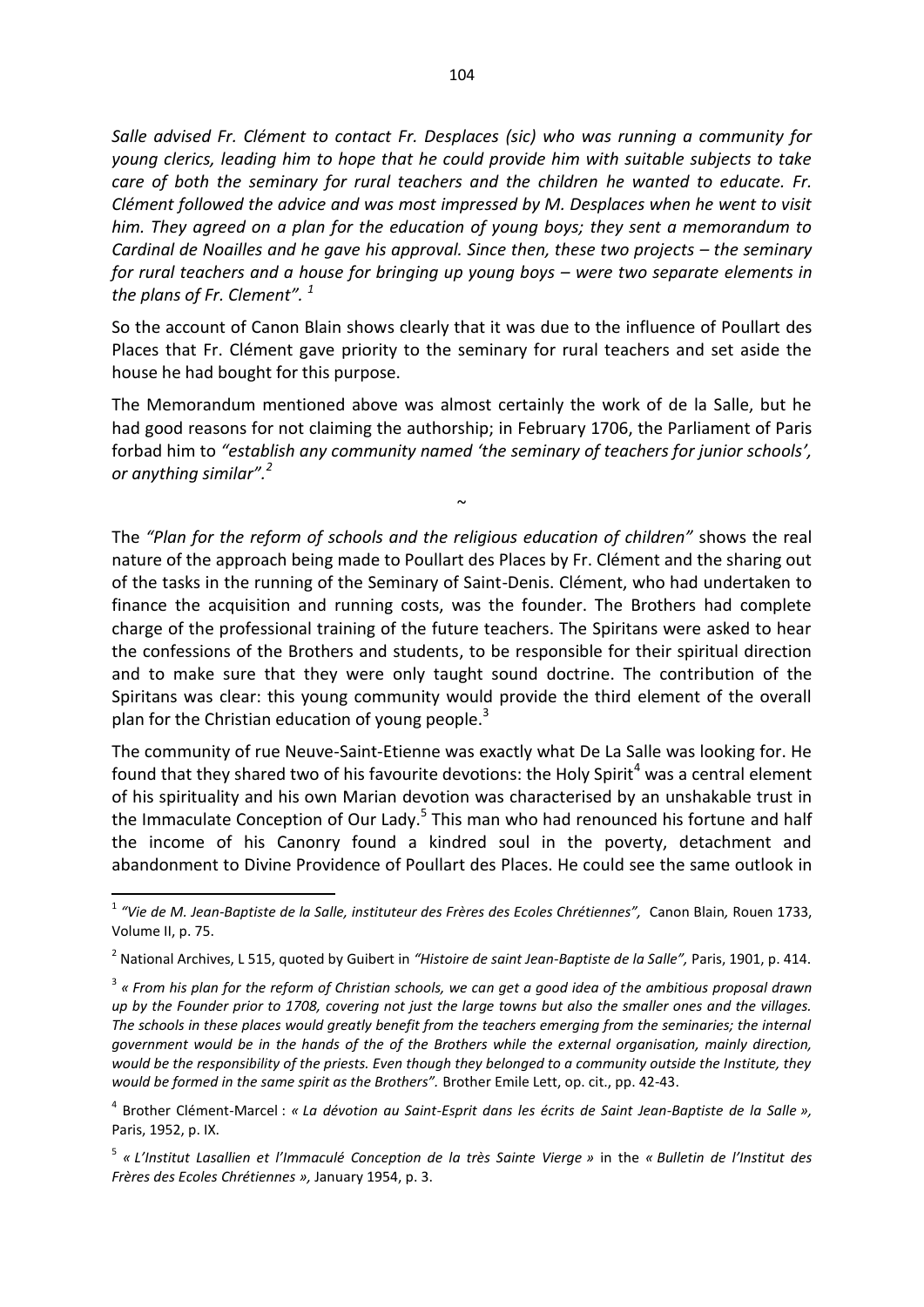the Spiritans that was behind his own foundation of the Brothers. These also were committed to the evangelisation of the poorest people, ready *"not only to accept but to prefer the humblest and most demanding undertakings".* Finally, he recognised that these young priests, students of the Jesuits at Louis-le-Grand and therefore immunised against the evils of Jansenism, would only teach that "*safe doctrine"* to his Brothers and their disciples that so much concerned him. The determination of the Spiritans to seek only those posts which the Church had difficulty in filling would attract them towards the ministry of the confession of children. As Jean-Baptiste himself said: *"Most priests considered hearing the confessions of the young as beneath them!"* 

Jean-Baptiste saw the youth of the Seminary of the Holy Spirit and its founder as a distinct advantage. It would facilitate the adjustments necessary to arrive at a perfect harmony of spirit between the two communities. But he was determined to avoid any precipitous agreement. He was well known for his prudence, as can be seen from his *"Plan for the reform of the Schools*": *"Before founding this Society of priests, perhaps it would be wise to have a trial period during which it could be moulded. In that way, one could be assured of its utility and relevant measures could be adopted regarding its guidance and support. For how can an establishment for the salvation of souls be strongly built if it does not have firm spiritual foundations?".*

In fact, there was nothing to fear regarding the spiritual foundations of the Seminary of the Holy Spirit, but so far, it only had a few priests. Before coming to a definitive agreement which could not reach its completion until several years later, would it not be better to have a trial arrangement by confiding the Brothers and students of the Seminary of Saint-Denis to the zeal and enthusiasm of the first Spiritans? It was Fr. Clément, the 'official' founder of the establishment, who presented himself to rue Neuve-Saint-Etienne, but he was really no more than an intermediary; by agreeing to unite with him, Poullart des Places realised that it was, in fact, the forerunner of a very close collaboration between his disciples and those of de la Salle and that quite soon, he could be invited to extend that collaboration to the whole of the Institute of the Brothers of the Christian Schools.

Once the house in Saint-Denis had been bought, Fr. Clément *"was unable to rest until he saw the Brothers moving in".* They did that at Easter the following year, 1709. A little later, they admitted three young boys who would train to be village teachers. Fr. Clément started looking for twenty scholarships. The establishment would be run by three Brothers, one of whom would be a teacher of plain chant.

But it was not to be; the great freeze-up of 1709 and the ensuing rocketing of food prices made it impossible to keep the students for the time being. They would be re-admitted when things returned to normal.<sup>1</sup>

But meanwhile, in early November, 1709, Fr. Clément was appointed to the Abbey of Saint-Calais which had an income of more than 16,000 livres and this event proved to be the downfall of the whole scheme. The abbatial residence was falling into ruins; to pay for the reconstruction, Clément reneged on the debts he had incurred in founding the Seminary of Saint-Denis and acquired a court order against Jean-Baptiste de la Salle which obliged the latter to withdraw his Brothers from the property.

**.** 

<sup>1</sup> Blain, p. 75. Regarding the Seminary of Saint-Denis, cf. *« Poullart des Places et Saint Jean-Baptiste de la Salle : l'amorce d'une collaboration».* Yves Poutet, Spiritus, February 1961, pp. 49-67.